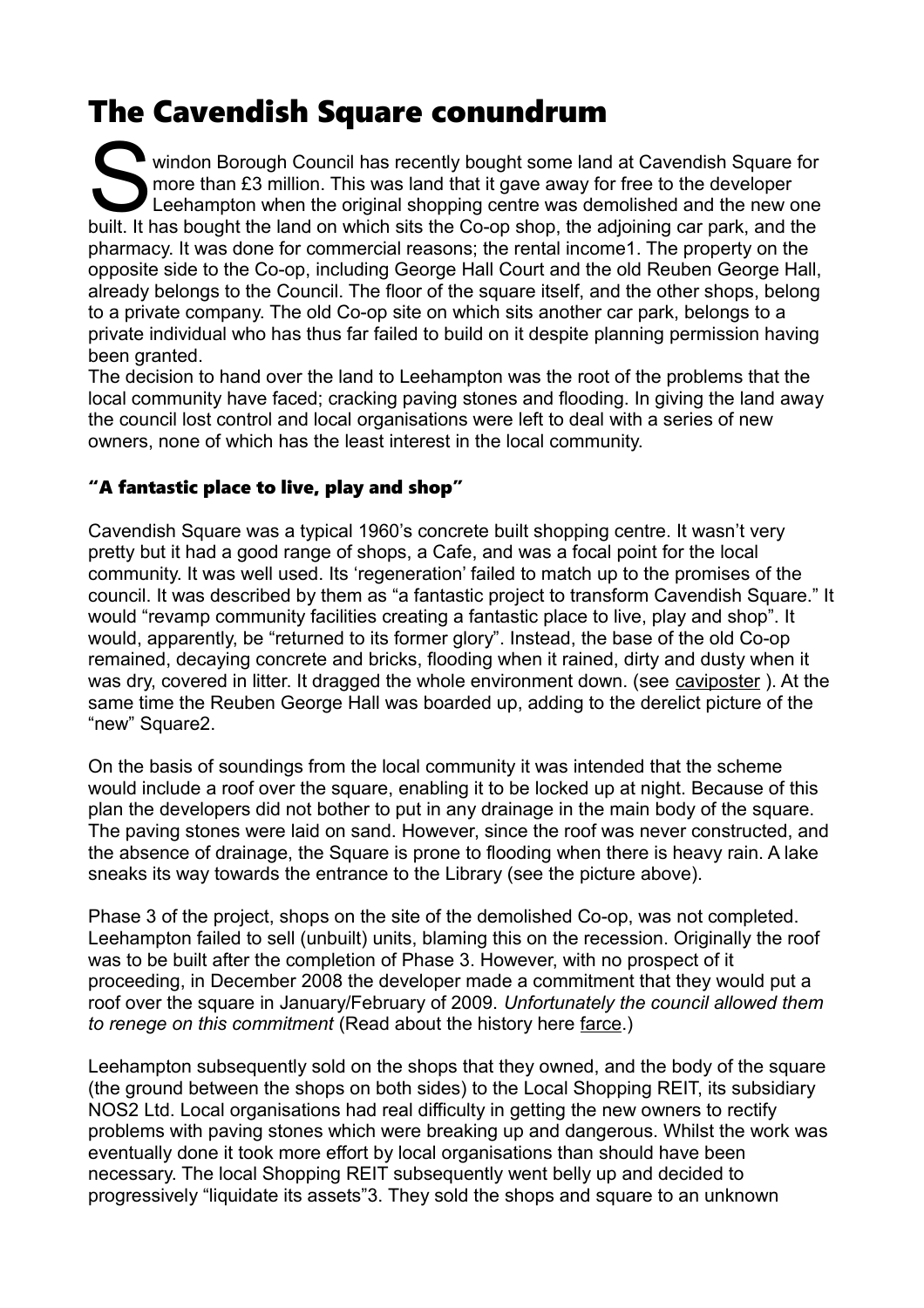company represented by Maunder Taylor. When asked who the owners were we were told that "they did not wish to be known". Research later discovered them to be Lytton Rd Ltd based in Barnet.

Local organisations, primarily Parks & East Walcot Community Forum and SWAP, managed to get the derelict area tarmacked as a second car park. Since there was no prospect of a roof being built we did this with money from a bond set aside to pay for it; roughly £30,000 of the £120,000 bond. What remains of the money sits waiting for use on the square.

In discussion with the council it was agreed that the Chief Executive would write to NOS2 Ltd to suggest that they gifted the body of the square – the land between the shops on either side – to the council. The land is not an asset, but a liability; they can't do anything with it. The intention was to relay it and put in drainage. Unfortunately, no response was forthcoming.

## "An opportunity to reopen a dialogue"?

Now we have discovered the mystery owners the council has a responsibility to try to resolve the problems at the square. Council Leader David Renard has agreed that "there is an opportunity to try to re-open a dialogue, with a view to seeking to implement a drainage solution using the bond money held." However, Local organisations will not support spending our money on putting in drainage so long as the land remains in the hands of a private company.

There is a case for the council to buy the shops now owned by Lytton Rd Ltd4. The current tenants are not paying their service charges because of what they consider to be the absence of service. They have not been kindly treated by the previous owners. The council may not consider this to be a commercial benefit. However, it should do so in order to rectify its mistake. The ruling administration has a responsibility to local people since the current parlous situation is the result of its decision to give away the land. So long as it is treated simply as an investment (unlikely ever to be a very lucrative one) then private owners will have no commitment to the interests of the local community.

The current council is unlikely to look favourably on buying back the shops. However, an absolute minimum for addressing the flooding issue is that the council needs to take into its ownership the ground between the shops and do the necessary work. If that means buying it back so be it. There is no way that a private company will spend money on it. They are only interested in maximising their revenue stream (the rent). This is the only way to resolve the conundrum. The council has a responsibility towards the local community as a result of its failed regeneration.

Martin Wicks

## March 16th 2019

- 1. The income from rent is £198,800 per annum. The interest charge on the loan to buy it is somewhere in the region of £105,000 a year. It's difficult to say how much it will cost overall because we don't know when the loan will be repaid. However, you have to factor in the cost of managing the property and any work the council will have to do as landlord.
- 2. The council later on would transfer children's services into the hall.